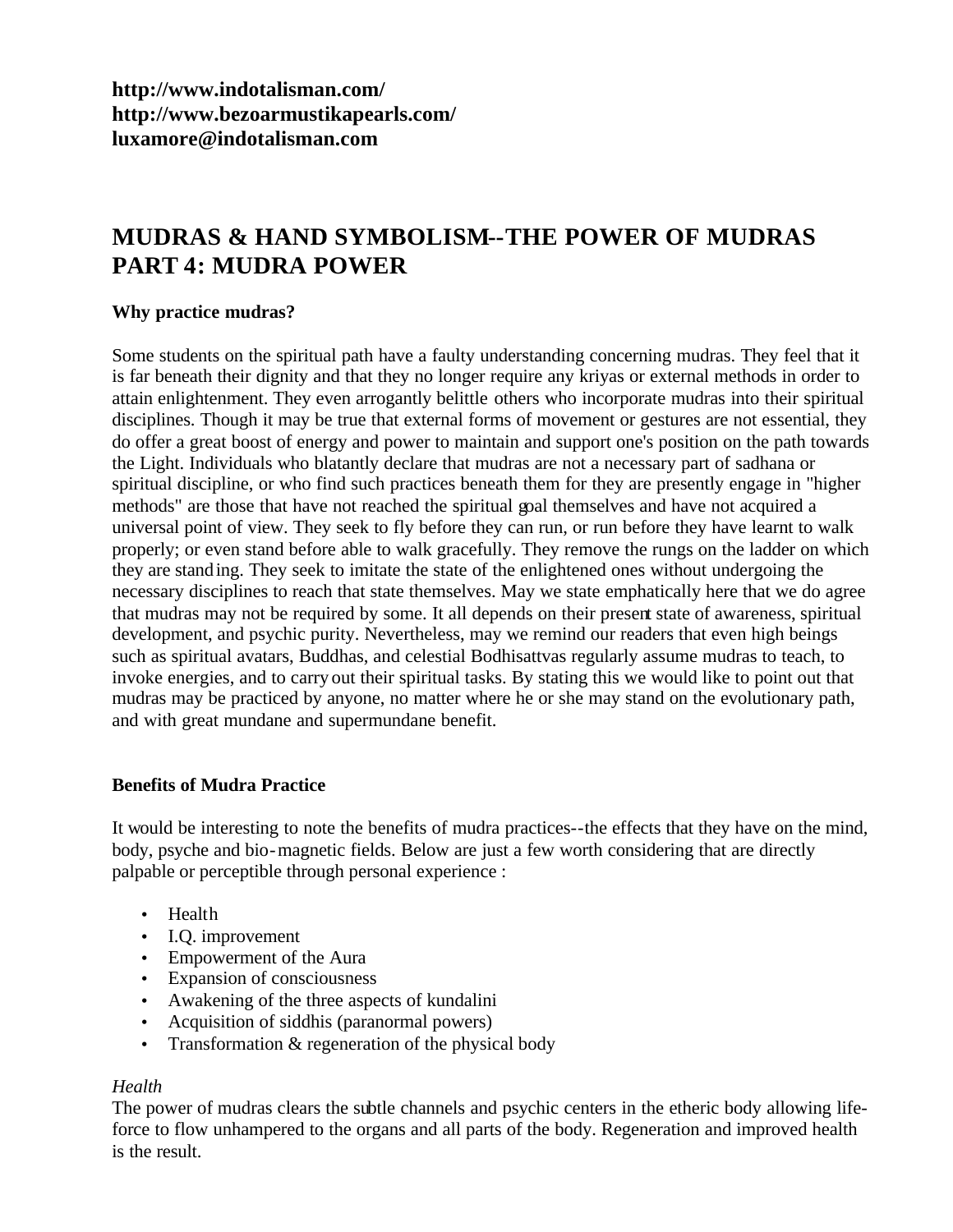#### *I.Q. Improvement*

As the cleansing process takes place in the head, clarity of mind is felt and the mental faculties are considerably enhanced making it possible for the innate soul-intelligence to express itself with greater intensity.

#### *Empowerment of the Aura*

The magnetism produced by the mudras cleanses the bio-magnetic field of the body and empowers it with greater vitality also forming a protective shield against negative forces.

## *Awakening of the three aspects of kundalini*

The three aspects of kundalini: prana kundalini, chit kundalini, and para kundalini are awakened and stimulated to greater activity.

## *Expansion of Consciousness*

As a result of the cleansing process and the activation of Shakti in the form of kundalini, one's consciousness is transformed, transcending ordinary awareness.

#### *Acquisition of Siddhis*

In concomitant with the transformation of one's consciousness, certain powers and virtues of the soul would unfold and dormant spiritual senses would arise.

# *Transformation & Regeneration of the Physical Body*

The overall effect of the constant practice of mudras is the complete transformation and regeneration of the mind-body principle, a spiritual expansion of the consciousness stylized in the Mystery Schools as the "Second Birth" and symbolised by the newly-born phoenix bird that grew out of the ashes of the old.

# **The Theory of Mudras and its Practice**

Mudras attracts cosmic energy into the microcosm. They arouse the etheric body's latent energy into awakened activity. All of the dormant nerve cells of the brain are vivified and stimulated into action. The functions of the organs of the physical body are optimized. The immunity system is strengthened. The energies that mudras awaken manifests as magnetic and electrical force depending on their form.

Like the physical body, the etheric body has its own "nervous" system, or channels conveying prana and other energies of etheric origin. In yoga teachings, these channels are called, "nadi." In Hindu texts the number of nadis are variably given as 72,000 and 350,000, of which 72 nadis are said to be particularly important. Every mudra clears some of these channels from impurities and psychic toxins. There is not one mudra, however, that have the power to cleanse all of them. For this reason the practitioner of mudras incorporate and employ many mudras in his daily routine.

There are many components of the psycho-energetic system that mudras affect, not just the nadis. With the power of mudras, the chakras, for instance, are freed from obstructions and congestion; the aura is cleansed of negative effluvia, and the subconscious mind is purged of its negative contents.

While practicing certain mudras, especially the types that generate or attract cosmic energies, the hands if clasped together for some time, would break apart and move independently. The practitioner should not be too concerned over this but just go with the flow. The hands break apart for the simple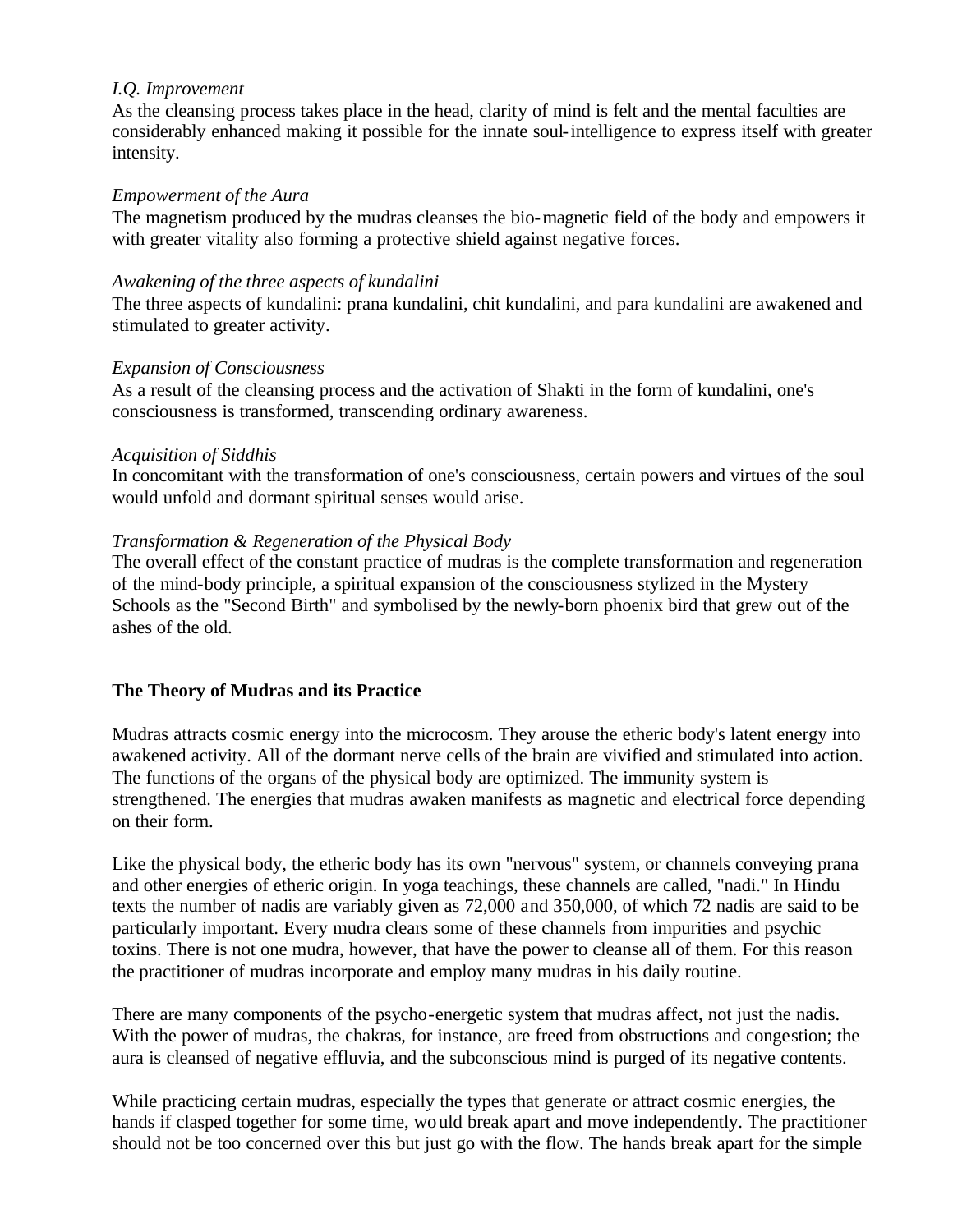reason that enough power has been collected and that the cleansing or magnetizing processes are now under way. When the body accumulates more power than it can handle, or when it has assimilated enough energy from the incorporeal worlds, the hands would naturally fall out of formation, vibrate and shake in peculiar ways.

Aside from the invocation of energies, of communion with divine forces, mudras as mentioned before, also have the power to purify the etheric nervous system and the energy-centers to be found in the etheric body. It cleanses all obstructions and congestion that prevents the free flow of pranic and kundalinic forces through the nadis and the chakras. The etheric or "vital" body as it is sometimes called, is the blueprint and the power house of the physical body. When the interface between these two bodies are affected adversely in some way because of the toxins that we generate through negative thoughts and emotions, and the degenerative substances found in the food that we consume, and likewise uncleared karma and trauma, then the physical body would suffer as a consequence. Ill health and a poor immunity system would result. Substances would crystallize in the tissues and the fluid-networks in the body, giving rise to muscular pain, impaired functioning of the organs, and the ossification of blood vessels which technically is the diseased condition referred to as arteriosclerosis. Certain mudras may heal these maladies.



Russian Abbot with a variation of the "Benediction Hand Gesture."

While performing mudras, it is not unusual for the hands, arms, body and head to move on their own accord. The movement patterns that the mudras generate during practice are countless. In fact, just when you thought you have seen them all, a new one appears. Mudra gestures and body motions are kinetic expressions of the elemental forces in the psycho-physical body. The predominating force propels the mudras in a distinctive pattern. Earth energy makes the least movements. When the hands in a mudra pose remain in a single position for long periods is indicative that the earth element is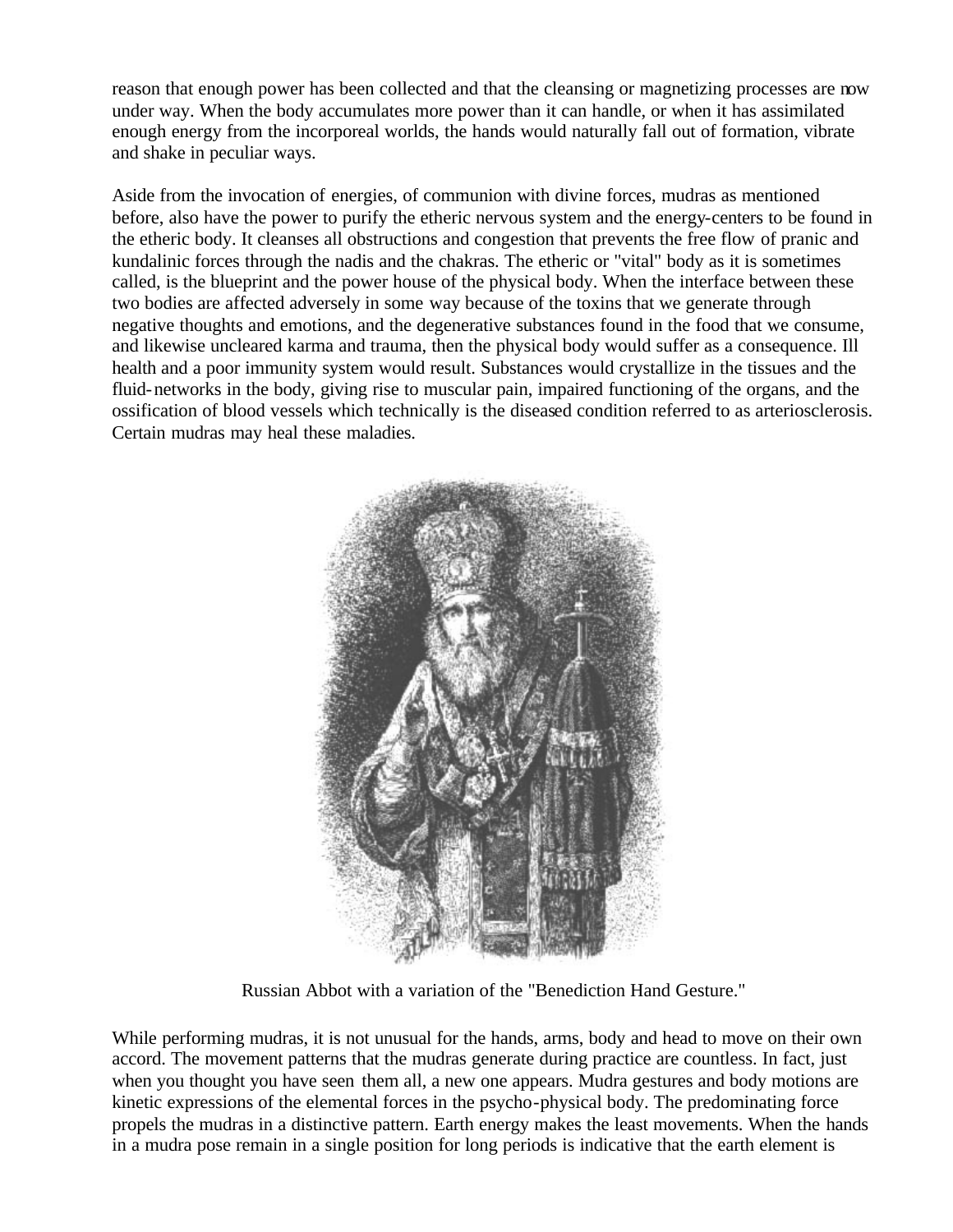prevailing. The water element moves the hands in large, wide circles or wavy movements. Fire energy causes the hands to move with great force in straight movements and jerks. The elemental force of air is graceful and flowing. Its movement is a combination of curves and straight lines. Most nondescript motions of the hand belong to the Akasha (etheric) element. In Yogic teachings, this subject of elements belongs to the field of Tattva Vidya (Science of the Elements).

The directions in which the mudras flow likewise reveal the element in power. Upward movements indicate the influence of air; downward, that of earth; to the right or forward, fire; to the left or to the rear, water.

Why do mudras cause the hands and arms to move without any direction or control by the conscious mind? As we clasp our hands in mudra formation we cause energy to build up in the various psychic vortices in our hands, arms, and body. These vortices take on different polarities--positive, negative, and neutral. These emanating centers fluctuate in their polarity and strength in concordance with the currents generated. The resultant magnetic fields of these vortices interact with one another causing the law of attraction and repulsion to take effect. This causes the fascinating motions of the mudras. However, it should be emphasized that even though the conscious mind does not produce the swaying and oscillation of the body appendages, it does have the power to cause the motions to cease. Therefore, there should not be any fear that mudra practices might cause an impairment in the conscious control of one's motor movement.

## **Time and Place for Mudra Practice**

Mudras may be practiced at any convenient time--at odd moments of the day. However, as a discipline, it would be beneficial to practice mudras in the morning and evenings. Practice mudras prior to meditation, for they are conducive to a more relaxed and deep meditative state.

Mudras should be practiced in an isolated place or room, well ventilated, and free from any disturbances and prying eyes. Because of the mystifying movements that the hands make we do not want any outsider to think that we have gone bonkers.

How long should each mudra be held? Generally, each mudra is to be positioned for a period of 5-30 minutes. Let your intuition function here. It will tell you when you are ready to stop or continue with a succeeding mudra if required. Sometimes in a practice session, the mudras themselves will tell you when it has done its work and that you may proceed with the next one. This is indicated by mudra movements launching from its position in front of the body or chest and then returning to it to remain still and quiet.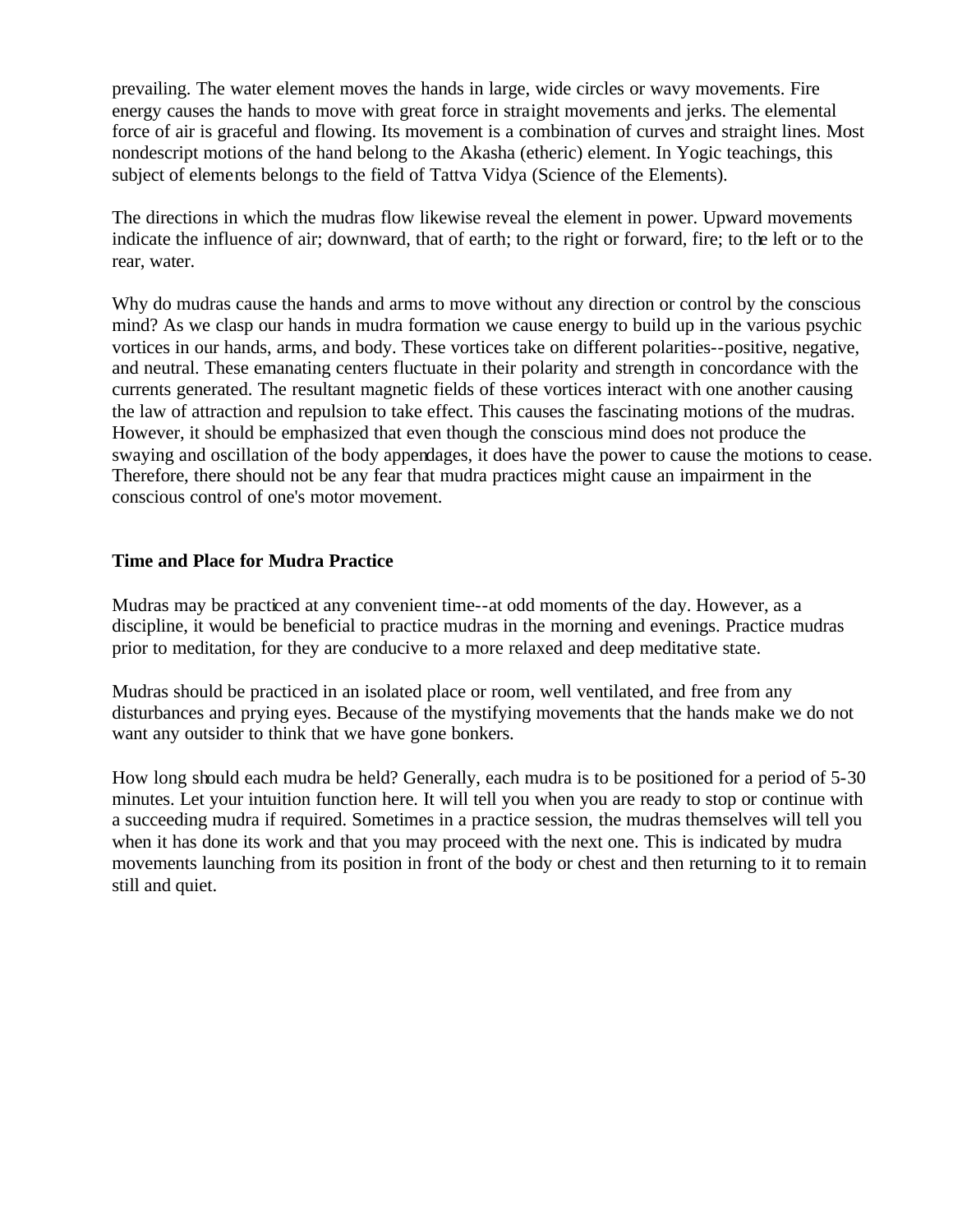

Mayan god with mudras

# **What Would Occur During Practice?**

Having described briefly the effects of mudras, their theory and practice, it is important that some knowledge regarding the actual occurrences during practice be known as these might cause some unnecessary alarm and consternation. Below we list some points that are likely to occur during mudras practices and should be understood as a natural result of the generation, accumulation and flow of the Shakti principle :

- Warm sweat--this is a good sign. It means that the body is undergoing a cleansing and healing process.
- Swaying and rotation of the body--this shows that the body's attunement with the influx of the invoked energies is taking place.
- Hands moving and resting at various chakra points--this is the result of energy being channeled into specific parts of the body.
- Hands moving and resting at various layers of the biofield--this indicates that certain areas of the aura is being cleansed or being magnetized.
- Hands moving in an up and downward chopping movement--this is one of the signs that the nadis or subtle channels are being opened and unblocked, or that the aura is being cleansed.
- Hands moving in a forward-backward movement--same as above.
- Hands moving left to right--same as above.
- Hands moving in circles or ellipses--same as above.
- Hands moving in arcs or in figure-eights--same as above.
- Hands moving erratically or with other definite patterns--same as above.
- Hands vibrating intensely--same as above.
- Sudden jerks of the hands--same as above.
- A strong sense of energy surrounding the hands and body--this is a sign of a build-up of cosmic forces in the body.
- A sensation of warmth, tingling, and power in various parts of the body--same as above.
- A sense of tingling, and energy flowing throughout the whole body--this means that the nadi channels have been purified to a certain degree and that energy now flows freely without any obstructions in its path.
- Movement of the head--a sign that the energies have moved up to the head to clean the energy pathways.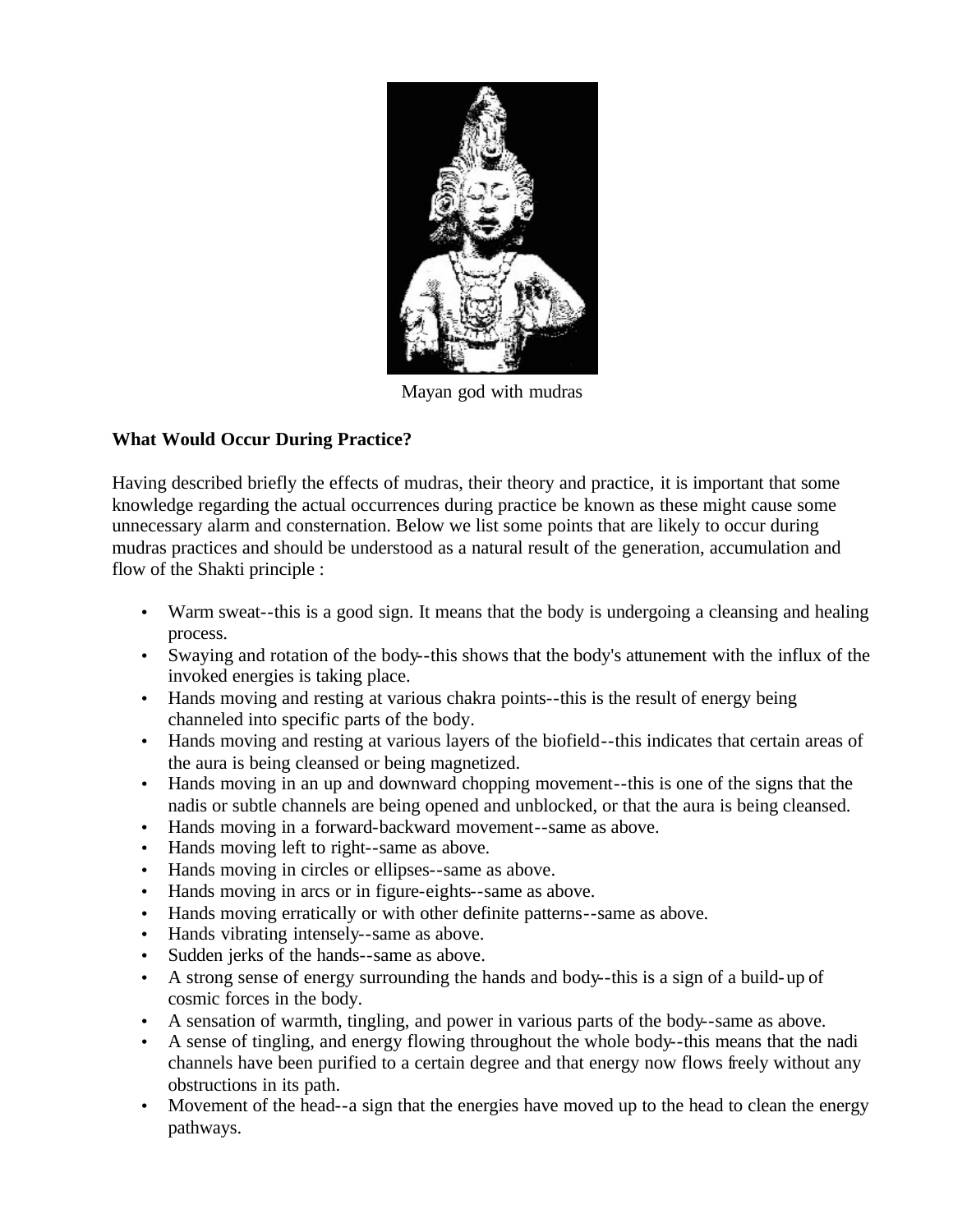- Cold sweat--this is an indication of circulatory problems. Cease mudra practices for the time being until the body regains a certain degree of health. Physical gymnastics at this point would help.
- Breaking up of hand formation-this shows that the body has absorbed enough energy for the time being or that it is being overcharged. Whatever happens here just go with the flow.
- Yawning and belching--this denotes that stagnant chi (prana), or energy is being removed.
- Spontaneous pranayama, or control of the life-force flowing with the breath--this shows that the Shakti flowing in the body has taken control over the respiratory processes and as a result, the mind may slowly undergo a transformation and the awareness-principle will be heightened. Should spontaneous pranayama occur, one finds oneself doing kumbhaka (the retention of the breath) effortlessly and naturally.
- Activity of inner perception or the manifestation of psychic visions, sounds, etc.--this signifies that the contents of the subconscious mind is being cleansed of all dross. During this process visions of gods and demons may occur, landscapes may be seen, unusual sounds heard.
- Jerking movements of the body like a frog-leaping as though levitation were to take place.
- Experiencing negative emotional states of anger, hatred, etc.--this is caused by the Shakti force purifying sushumna, or the central channel of the etheric body corresponding to the spine. All of our karmas, traumas, pain, and emotional feelings of our past and present lives are lodged there and when Shakti encounters them she releases and expels their crystallizations and the psyche temporarily re-experiences them. Positive feelings of bliss, joy, and mirth are also lodged in sushumna and these may likewise be experienced.
- If one were standing while doing the mudras, one might suddenly feel an inner force taking over and the movements of the hands, feet and limbs in a dance is a possibility as iconically displayed by Shiva in the Cosmic dance.

It should be noted that all of these sensations and hand-movements are temporary and represent certain phases of pranic or energy influence. The motions may start out strongly at first in early sessions but later evolve to graceful movements or even to stillness. Convulsions and spasms are common manifestations of the activities of energies within the subtle and physical bodies. These are positive signs so let them happen. Yoga kriyas such as bandhas, and the types of mudra processes mentioned in the yogic text Gheranda Samhita may likewise happen naturally. Spontaneous occurrences of these are safe--much safer than doing the yogic exercises through your own conscious volition and forcing their manifestation. If none of the above are observed during practice, a knowledgeable spiritual Guru may empower the disciple at his own discretion so that progress may proceed at a greater pace.

Whatever spontaneous movements or yogic processes occur are necessary and appropriate for you. The Shakti energy that flows through you knows what to do to spiritualize and transform your whole being. Shakti is an evolutionary force and she will lift you up to greater heights if you will let her. When Shakti flows through your being you may find yourself spontaneously practicing all of the yoga systems. For instance, you may find yourself withdrawing your senses and focusing within to your Higher Self, as in Raja Yoga; find yourself emanating an overflowing love for Nature and all life, as in Bhakti Yoga; or even acquiring divine knowledge effortlessly, as in Jnana Yoga. One may even find oneself chanting as in Mantra Yoga.

Do not be startled or afraid of the movements that occur naturally without your conscious volition or direction. You can exert your will at any moment to stop them if you wish; however, by doing so you will be hampering the occult work that is being done to you by the presence of the spiritual force. It would be best to let it run its course. Only in this manner will you reap the full benefit of mudra practices.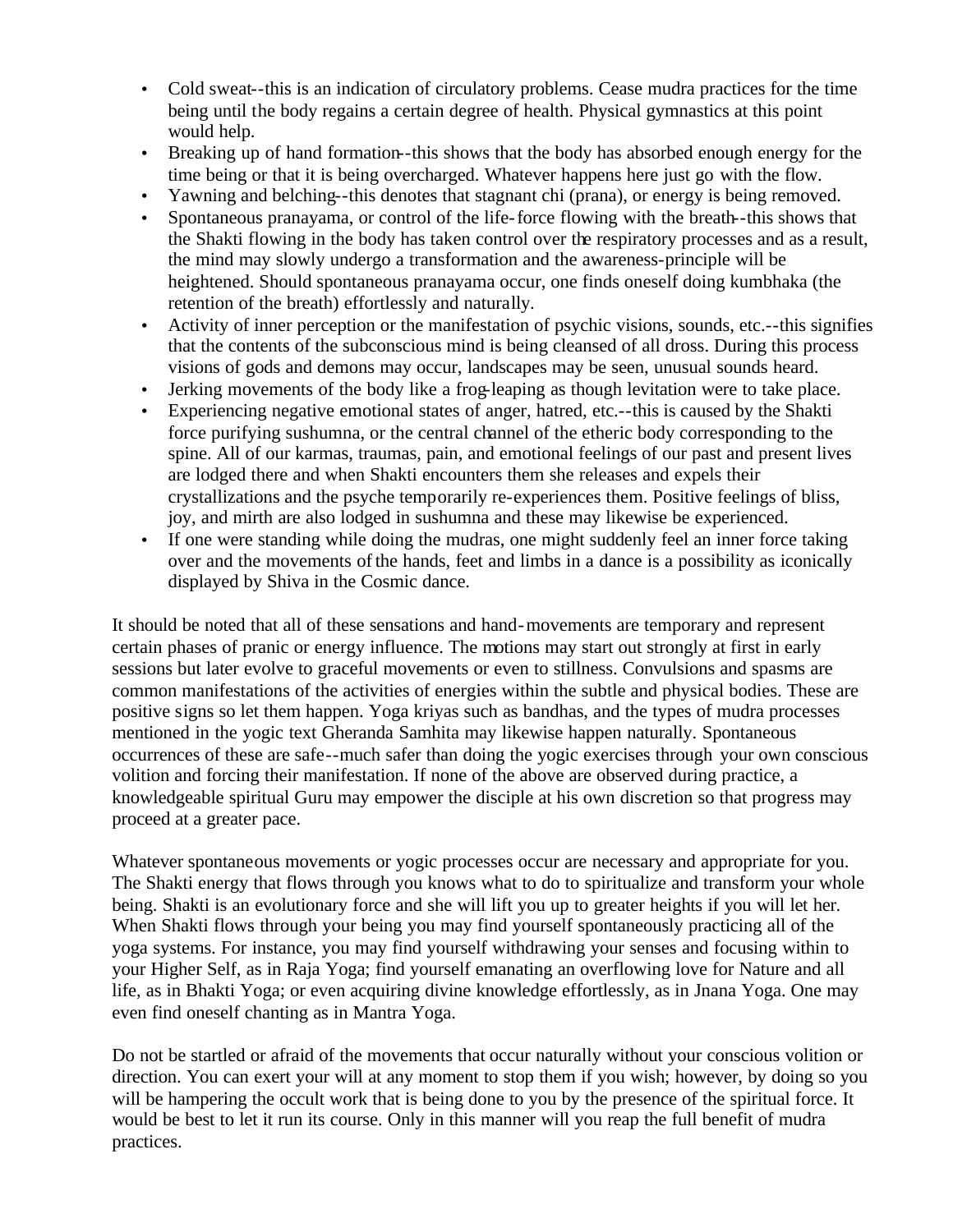There are many stories of spiritual practitioners experiencing spasms and involuntary movements of the body and hands while engaging in meditation. One of the spiritual messengers of God referred to as "the Seal of the Prophets" is an instance :

One day while meditating in a cave at Mt. Hira, Muhammad, the future Prophet of Islam was said to have shivered uncontrollably. This occurred when a voice commanded him to "recite" or "read." Replying to the voice that he was unable to do so, he was instantly seized by a spiritual presence (Shakti) that was previously sensed to be in his vicinity (forcefield).

What was the real nature of the Prophet's experience? Were the convulsions that he experienced symptomatic of an unusual energy flowing throughout his body? What were the spiritual yogic exercises that he was engaged in that brought about such an experience? Did he make use of mudras, or any other esoteric practices? It is said that the Prophet was a "widow's son." In esoteric language this refers to an initiate of the Mystery Schools; the latter was called a "widow" after the goddess Isis lost her husband, Osiris, to the machinations of their brother Set, who is the personification of evil and materialism. Isis was the symbol of the Mysteries. In these mystical schools spiritual disciplines and practices were taught to the initiate. Mudras were undoubtedly one of the many teachings given. After mastering the teachings and attaining a higher level of consciousness, the initiate would emerge out of the womb of Isis and become Horus, the would-be slayer of his evil uncle.

## **Mudras & Spirituality**

It is vital to keep in mind that the sensations, effects ,and powers that mudras help unfold are not an end in themselves--they are simply a means to an end. They are tools that may support us to achieve Self-Realization. Evolving to a higher state of awareness or experiencing oneness with All That Is should be our primary aim. Other motives are just baubles that should be given up. Mudras, meditation, or any other religious discipline when exercised for the sake of acquiring the gifts of the spirit is not spiritual work nor is it spirituality. Offering unsolicited advice is not spirituality; predicting people's future is not spirituality; perpetuating a sense of mortality and helplessness in people is not spirituality; causing others to maintain materialistic attitudes is not spirituality. To seek the Giver rather than the gift is spirituality; to give of oneself without thought of self is spirituality; to cease forcing one's desires, or imposing one's will upon others is spirituality. So long as the sense of separation exists, the sense of duality, the illusion that we are separated from everything else, we shall never attain the state of true spirituality where only divine love is the law. The "heresy" of dualism in one's mental conception and spiritual blindness is what prolongs the "sleep of the ages" where one is ignorant, unaware, and unresponsive to the eternal Truth of Oneness.

Spirituality has many expressions, however, none of them have anything to do with acquiring or vainly displaying psychic powers. Initiates are not always psychic or magickally powerful, but they are sensitive to inspiration, to spiritual impulses emanating from celestial spheres and the Spirit within. Those that ambitiously seek psychic powers and abilities for self-centered purposes normally end up shackled in the astral realm where they become the playthings of malicious spirits. It is much wiser to first purify the mind, body, and soul of all negative energies, congestions, sense of limitations, and blockages and developing the love-wisdom-intelligence aspect of the soul before embarking on any psychic development. Without the proper spiritual and moral preparation we would be deluded, deceived and entrapped by wayward psychic forces. Mudras are definitely a help on the Path of Purification, but it should be accompanied by other practices and studies that awakens the heart, and the acquisition of esoteric knowledge and wisdom.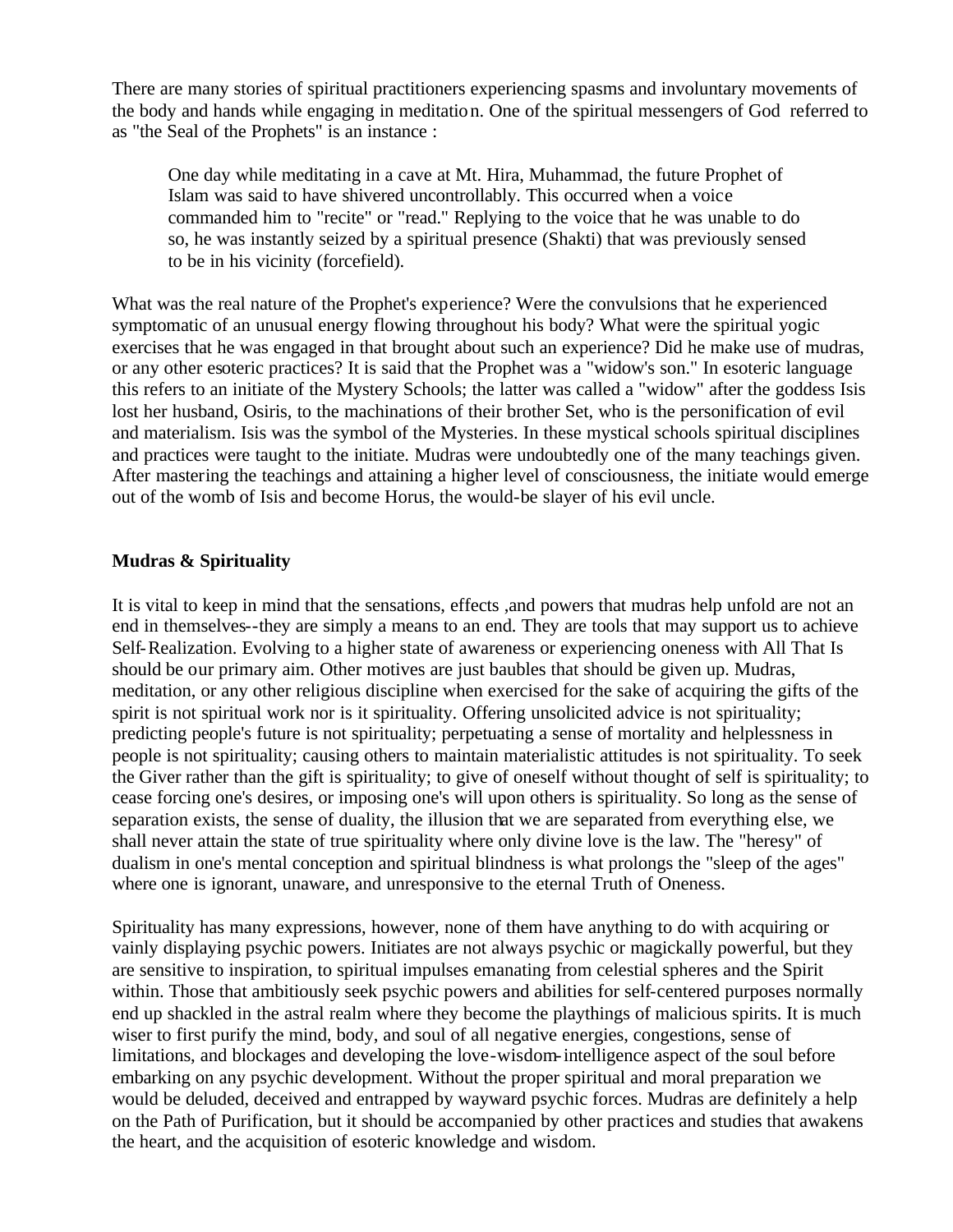# **Preparation**

#### *Empowering the Hand*

There are energy points in the hands and fingers just as there are all over the physical/etheric bodies. Called chakras (lit."wheels") in Yoga philosophy, these vortexes of energy may be detected and their existence verified in various ways. Perhaps the most simple method is to directly feel them in one's hands. This requires a certain amount of sensitivity though, which may be acquired through an exercise that we will provide below.

Pendulums may also be used for detection. Hold a pendulum (any sort will do) in your right hand and hold it above the palm of the left hand. Watch it slowly move in circles. The swing may be clockwise or counterclockwise depending upon the flow of the energy from the palm whether it is outwards or inwards. The circumference and velocity of the swing indicates the size and activity of the chakra. At various points of the fingertips the pendulum might swing too indicating the presence of a minor chakra.

As related to Mudra-Vidya, or the "Science of Mudras," what sort of unfoldment or empowerment do the hands require? What sort of preparation is necessary for the successful performance of mudras?

First of all it would be helpful to massage the hands often so that they would be flexible enough to assume the positions of the mudras. Most of the mudras are easy to do; some, however, may require isometric exercises of the hands as a preparation. Flex your hands often--bend it, contract/relax it, stretch the fingers, and massage them. This would create a greater flexibility in the hands and would

be conducive to a better performance of the mudras and enhance the circulation of blood. Massage of the hands after mudra practices is also suggested to help circulation of the blood and remove stiffness.

Those with short, stubby hands may have some problems doing certain mudras, unlike individuals with long slender fingers that palmistry identify as "philosophical" and "psychic." However, subjects with short fingers normally are not the type that would be interested in yoga, spiritual training, or mudras; logically speaking, as the person reading this series of articles is intent in developing spirituality, they should not encounter any obstacle practicing the mudras or executing the forms.

The next essential step is to empower the hands to increase the sensitivity, activity and size of the hand/finger chakras. This may be done through such exercises as the focused attention



upon the palm of the hands and the fingertips. This particular exercise enlarges the hand chakras so that there may be a greater stream of energies flowing bi-directionally according to need. To carryout this exercise follow these steps :

1) Focus upon each fingertip for about a minute each. Feel them tingling and vibrating. Begin with one hand and then move on to the other.

2) Now concentrate upon the palm of either hand for about 3 minutes and then move on to the palm of the other hand. Feel as though a flower were blossoming in your palms.